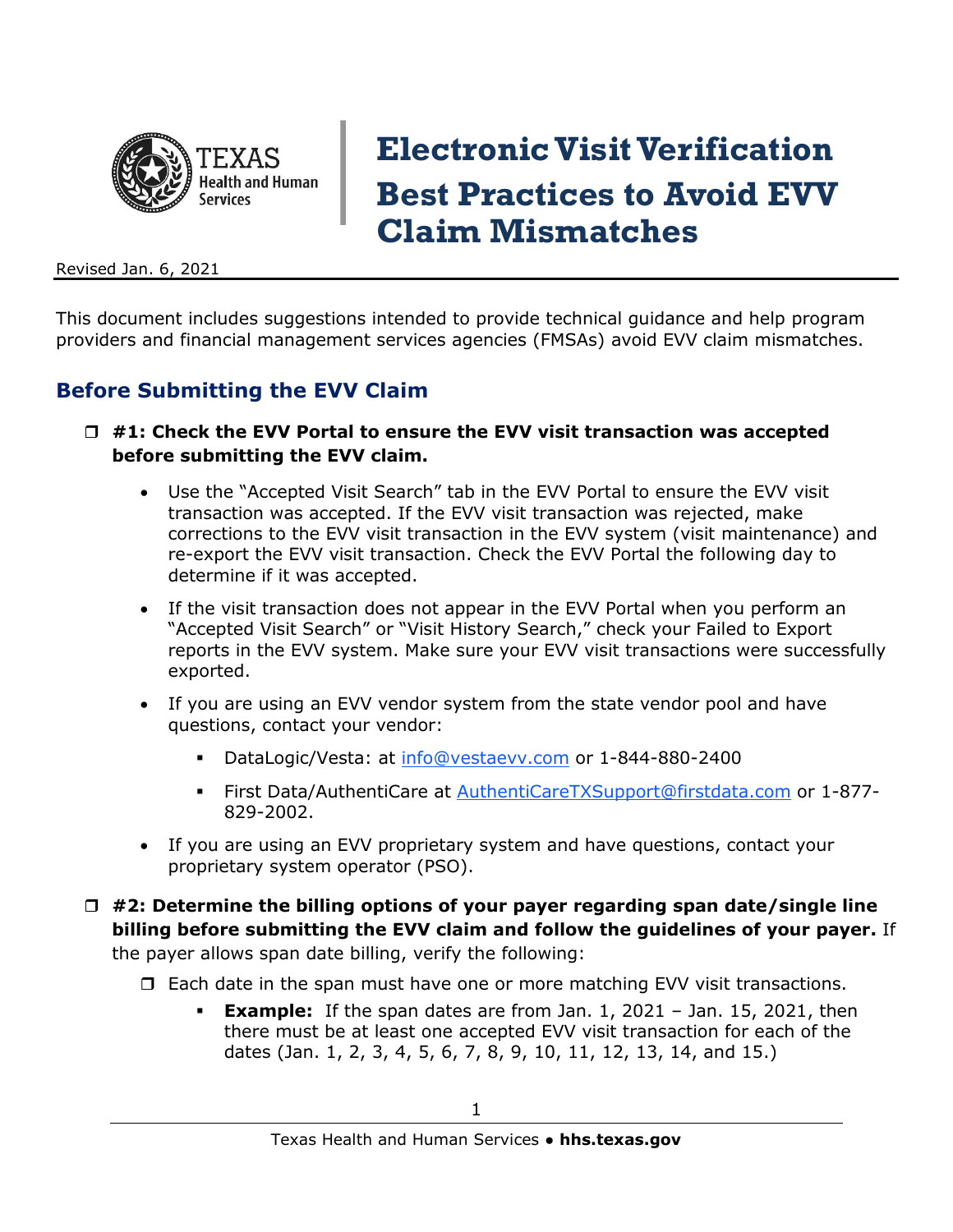- $\Box$  The billed units on the EVV claim line item must match the combined total billable units of the EVV visit transactions for the associated dates of service.
	- **Example:** If the EVV claim line item has 40 billed units, then the accepted EVV transactions for the associated dates of service must have a combined total of 40 billable units.
- **#3: Ensure data elements on the EVV claim match data elements on the accepted EVV visit transaction before submitting the EVV claim.**
	- Compare the following data elements on the EVV claim to the data elements on the accepted EVV visit transaction. Perform a search in the EVV Portal using the "Accepted Visit Search" tab and ensure that the following data elements match:

| <b>EVV Visit Transaction</b>                                                   | <b>EVV Claim</b>                  |
|--------------------------------------------------------------------------------|-----------------------------------|
| 1. Medicaid ID                                                                 | Medicaid ID<br>1                  |
| 2. EVV visit date                                                              | 2. Date of service                |
| 3. National Provider Identifier (NPI) or<br>Atypical Provider Identifier (API) | 3. NPI or API                     |
| 4. Healthcare Common Procedure<br>Coding System (HCPCS) code                   | 4. HCPCS code                     |
| 5. HCPCS modifiers, if applicable                                              | 5. HCPCS modifiers, if applicable |
| 6. Billable units*                                                             | 6. Billed units*                  |

\*The EVV claims matching process does not match units on the EVV visit transaction against the billed units on the EVV claim line item for any of the services associated with the consumer directed services (CDS) option. Refer to [the EVV Service Bill Code](https://hhs.texas.gov/doing-business-hhs/provider-portals/long-term-care-providers/resources/electronic-visit-verification#service-bill-codes-table)  [Table](https://hhs.texas.gov/doing-business-hhs/provider-portals/long-term-care-providers/resources/electronic-visit-verification#service-bill-codes-table) for exceptions to the claims matching process.

## **After Submitting the EVV Claim**

#### **#4: Check the match results of the EVV claim matching process in the EVV Portal.**

- Use the "EVV Claim Search" tab in the EVV Portal to view EVV claim matching results. An EVV claim match result code will tell you if the EVV claim was matched (EVV01) or if there was an EVV mismatch (EVV02-EVV06). A successful EVV01 match does not guarantee that the EVV claim will be paid; final claims processing is performed by your payer.
- EVV claims with a mismatch will be denied. EVV claims denied for an EVV mismatch will require either a correction to the EVV claim or a correction to the EVV visit transaction in the EVV vendor system (visit maintenance). Corrected EVV claims should be re-submitted to TMHP for the EVV claims matching process to occur.